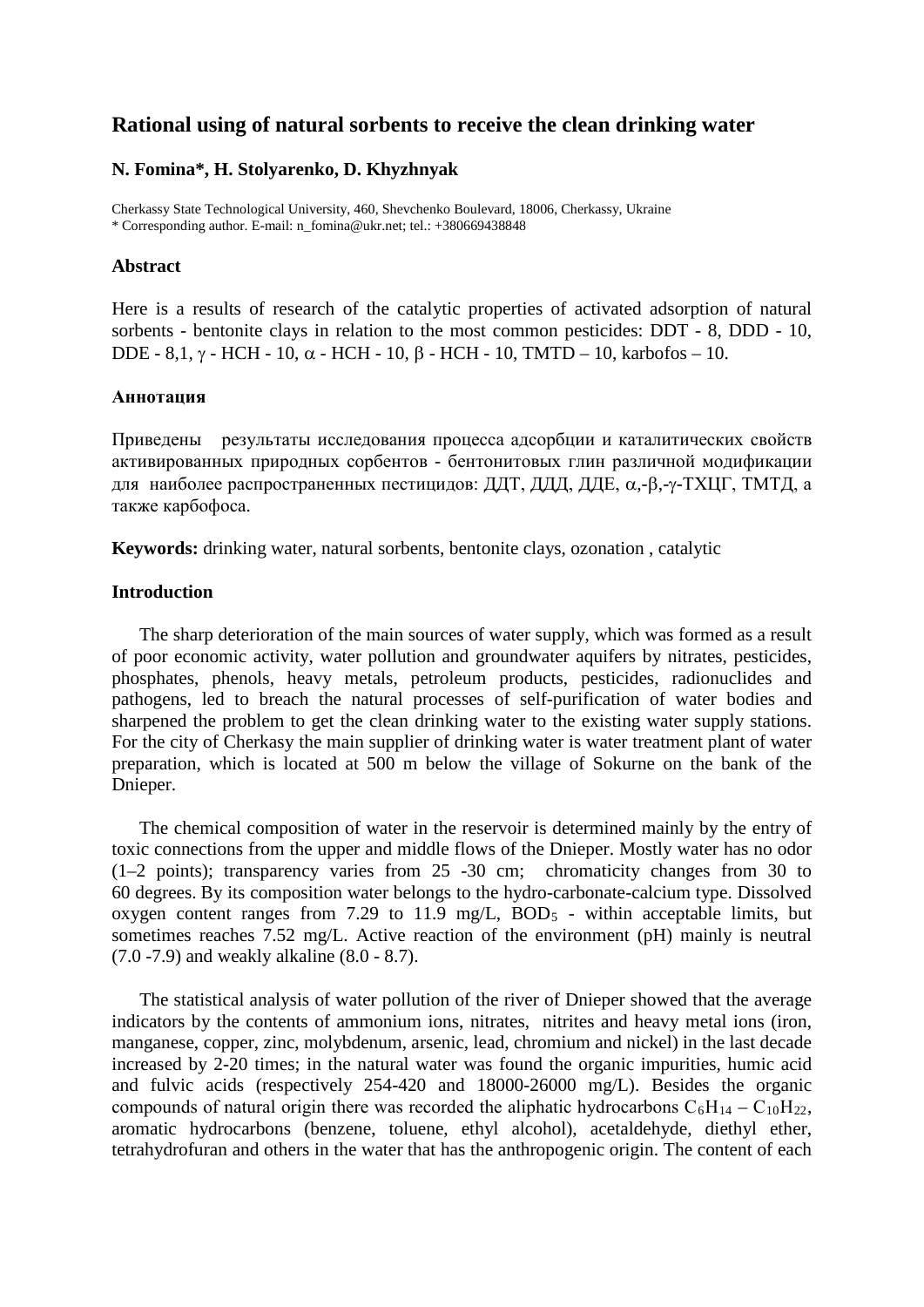measured in tens or hundreds of mkg/l which considerably exceeds the maximum permissible concentration (MPC) based on the international standards for drinking water.

### **Methods**

During chlorination of such solution the number of low molecular organic compounds is increased by 2-3 times; synthesized the isomers of saturated hydrocarbons, simple alcohols, esters, vinyl acetate, propilatsetat; tetrahydrofuran, ethylbenzene, ortoparaksynoly, metoparaksynoly and paraxylene, diethyl ether and chlorine derivatives. The required dose of ozone increases from 2 to 6,4-8,5  $g/m<sup>3</sup>$  which completely eliminates the possibility of using of ozone in the stage of water treatment from an economic standpoint.

To reduce the content of organic connections in the water before chlorination stage is proposed to use the natural sorbents. As a raw material for the production of natural sorbents should be used the bentonite clay of Cherkassy field, which developed by Dashukivski industrial complex, with a total of all layers of more than 50 million tons.

Research that were conducted at the laboratory of environmental problems of Cherkassy State Technological University allow stating that adsorption ability of bentonite clay of different levels (relative to organic compounds) can be higher when they pass different stages of activation. Reference designation numbers of activated clay connected with its geological origin, that points to the placement its layer in the geological composition of bentonite thickness. The main methods of activation of clay were used:

1. An alkaline activation method (the modified clay of the corresponding layer which obtained by the processing of salt additives at medium temperatures) 2Щ-400 means the alkaline processing of clay of second level at the temperature 400°C.

2. Acid activation method (clay of the corresponding layer received by processing of acidic solutions at certain temperatures). 2К-100 means the acid activated of clay of second level at the temperature 100°C.

3. The method of medium-temperature processing - 4T-400 - means the granulation processing of natural clay of the fourth level at the temperature 400°C without modified additives.

These types of activated clays were compared by their adsorption properties with natural clay, which was granulation (for example 2B, 3B and 4B) at the temperature  $100-150$  °C.

### **1. Results and Discussion**

Were conducted the laboratory studies for water purification from different connections. Was established that modification of 2K-100 (the clay of the second level processed with acid solutions at certain temperatures) and 4Щ-400 (the clay of the fourth level processed with salt additives at medium temperatures) has adsorption capacitance which is higher in 3-10 times for a number of toxic connections. The goal of this work is to determine the adsorption capacitance for such connections as pesticides, namely: DDT and its metabolites, DDD and DDYE,  $\alpha$ -,  $\beta$ -,  $\gamma$ - HCH, TMTD and karbofos. These compounds are often used in the household of Ukraine. They are toxic and harmful for the health of humans and animals. The massive using of DDT in the past has prompted contamination of underground water, air,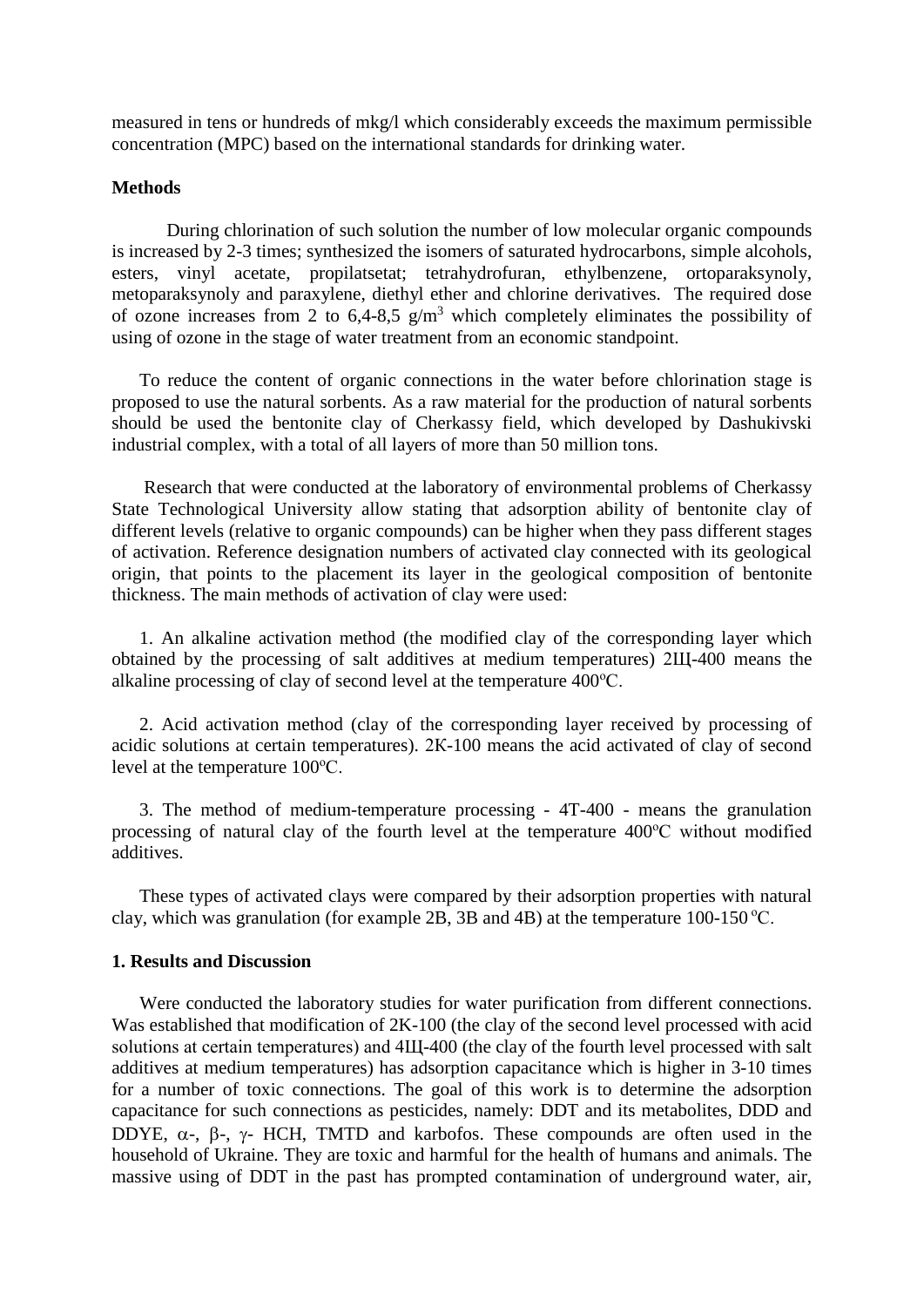surface water bodies (the period of decay of DDT in the air is about 40 years). Besides, these pesticides have properties to accumulate in the fatty tissues of the human body, which leads to negative consequences.

To obtain the necessary data in the stages of adsorption of pesticides conducted the research to reduce the content of organic compounds.

Adsorption researches were conducted on the column which was filled with granulated clay with size of granule is 1- 2.5 mm, and - 5 mm. To provide the sturdiness the granules baked in a muffle furnace. Clay after preparation(one by one every faction) covered the column by layers: 10 g of clay with mass of 10-25 g and size 1-2.5 mm. The total mass of sorbent in the adsorption column was 35 g and the height of a layer of sorbent was 100 mm. After that through the layer of sorbent passed water (100 ml) by fractional method which was known the number of pesticides. The rate of expiration of water was 10 drops per second. o prevent water washed the smallest particles of clay from the column the bottom of the column put a metal grid and a layer of glass wool over it. The content of pesticides was determined in each 100 ml of purified water.

As the solvent during analyzes on pesticides were selected n-hexane. For analysis used the solvent of brands of C.C. To preparation of the aqueous solutions was used the bidistillate. Under the task to prepare the water meant to add on it a certain amount of each pesticide in the amount which would not exceeding 10 MAC. For this were took the standard which is an ampoule where as a powder or organic solution is given pesticide. Prepared the standard solution where was n-hexane as the solvent. The concentration of the standard solution was 0.1 mg/ml. Therefore, the water solutions were prepared close to 10 MAC: 1ml of primary standard solution was added to 100 ml of water. The concentration of pesticides in samples water solutions was (in MAC): DDT - 8, DDD - 10, DDE -8,1,  $\gamma$  - HCH - 10, α -HCH - 10 , β - HCH - 10, karbofos – 10, TMTD - 10.

Before we pass the water through the column with a sorbent we determined the concentration of pesticides in water. After two hours of shaking the solution the number of pesticides which has moved into the water was determined by an additional analysis. This analysis consists of evaporation of dryness, add 2 - 3 ml of n-hexane and then determine the amount of pesticides by gas-liquid chromatography. Тhe results of this analysis are included in the table 1.

**Table 1** Number of pesticides in the water after saturation

| Name of the pesticide | Number of pesticides in the working solution,% of<br>introduced |
|-----------------------|-----------------------------------------------------------------|
| <b>DDT</b>            | 80                                                              |
| <b>DDD</b>            | 97                                                              |
| <b>DDE</b>            | <b>100</b>                                                      |
| $\alpha$ - HCH        | 100                                                             |
| $\beta$ - HCH         | 100                                                             |
| $\gamma$ - $HCH$      | 100                                                             |
| <b>TMTD</b>           | 50                                                              |
| <b>Karbofos</b>       | <b>100</b>                                                      |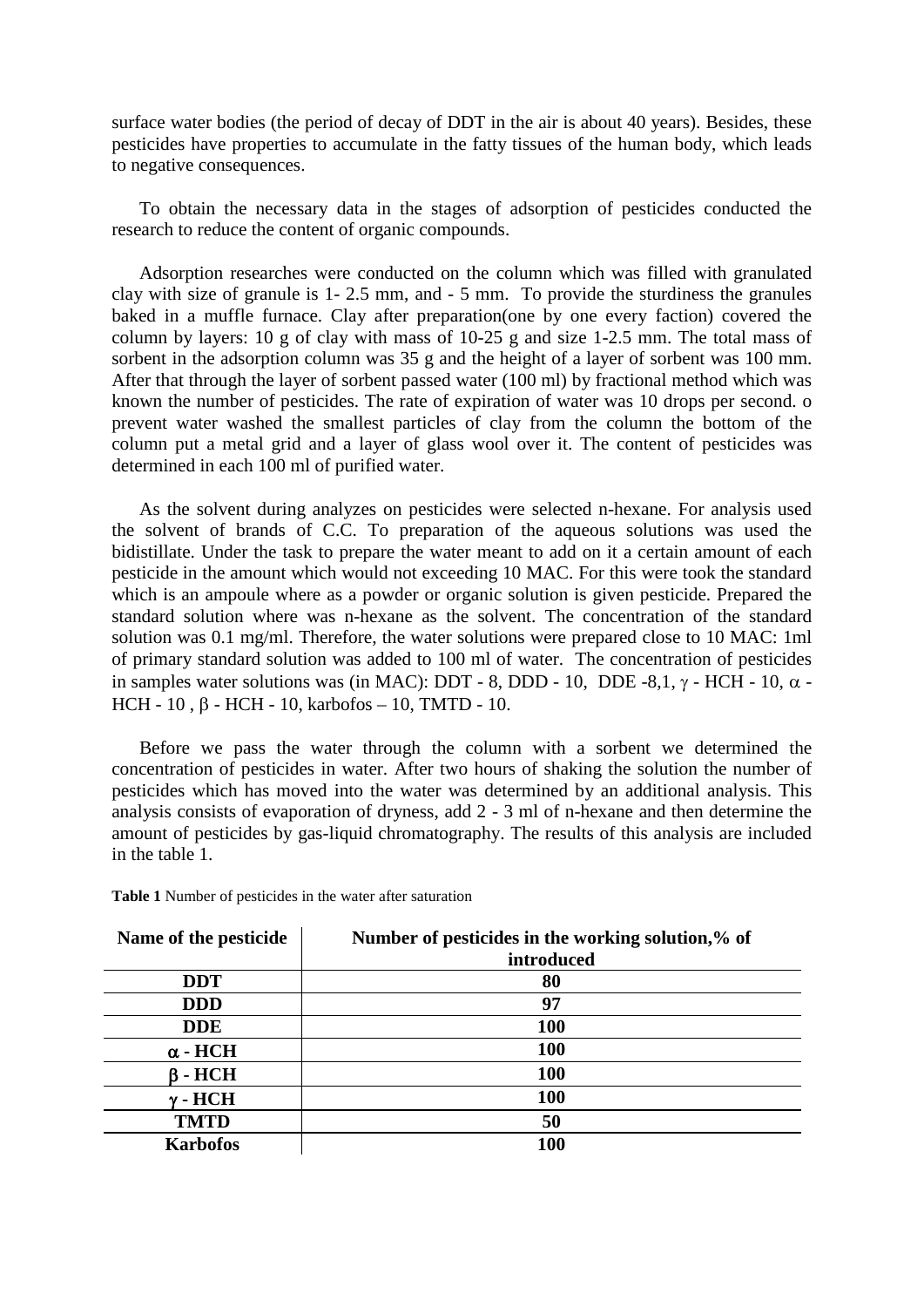After determining the initial concentration of pesticides in the water solution, it's sent to the stage of adsorption cleaning by natural sorbent.

The best results from the equilibrium adsorption capacities for all pesticides gave the clay of brand 4T-100 with the symbol 2.

From results of the analysis we can conclude that, the bentonite clay has the property to effectively absorbing from the water some dissolved organic compounds, in particular, pesticides.

Determination of the dynamic volumetric capacity of the activated clays in relation to pesticides was performed by the adsorption column with fixed bed of sorbent by the previously presented method. The rate of water filtration determined successively: first, by stream and then by 10 drops/sec.

According to the results of experiments determined that the dynamic volumetric capacity also is higher in clay with the symbol 2. For clay  $N<sub>2</sub>1$  it is 0, 1398 mg/g of clay; for clay  $\mathbb{N}^2$  - 0, 2019 mg/g of clay. Handling the results of the analysis carried out by the method of least squares. Results of the analysis were obtained with the gas-liquid chromatograph brand "Colour-500" which with the help of computer and device gave results in the form of computer chromatogram. Each peak in the chromatogram goes in its characteristic time. The time of peak  $\alpha$ - i β- HCH (these two pesticide come as a single peak) is about 130 sec,  $\gamma$  - HCH -168 sec, DDE - 630 sec, DDD - 1042 sec, DDT - from 1998 to 2000 sec.

The calculation of peak areas was performed using the programs which are embedded in the computer and using formulas.

The bentonite clays showed high adsorption performance by ions of heavy metals and organic compounds, in particular, pesticides (table 2).

| $N_2$                   |                                              | Average             | <b>Number of Dnieper water which</b><br>passed through the sorbent, m <sup>3</sup> |        |        |        |  |
|-------------------------|----------------------------------------------|---------------------|------------------------------------------------------------------------------------|--------|--------|--------|--|
| n/n                     | <b>Indicators</b>                            | rates of            |                                                                                    |        |        |        |  |
|                         |                                              | water of            |                                                                                    | 2,5    | 3,4    | 4,8    |  |
|                         |                                              | <b>Dnipro River</b> |                                                                                    |        |        |        |  |
| $\mathbf{1}$            | Chromaticity, <sup>o</sup>                   | 40                  | $\mathfrak{S}$                                                                     | 22     | 30     | 35     |  |
| $\overline{2}$          | Turbidity, mg/L                              | 0,69                | 0,46                                                                               | 0,54   | 0,68   | 0,74   |  |
| $\mathbf{3}$            | Alkalinity, mg-eq /L                         | 2,8                 | 1,9                                                                                | 2,0    | 2,1    | 2,5    |  |
| $\overline{\mathbf{4}}$ | Hardness, mg-eq/L                            | 3,0                 | 2,7                                                                                | 2,8    | 2,9    | 3,0    |  |
| 5                       | Oxidation mg $O2/L$                          | 12,8                | 2,2                                                                                | 2,8    | 4,8    | 7,09   |  |
| 6                       | $Fe3+$ , mkg/L                               | 565                 | 260                                                                                | 320    | 370    | 560    |  |
| $\overline{7}$          | $Cu^{2+}$ , mkg/L                            | 10,4                | 2,3                                                                                | 2,9    | 5,6    | 10,4   |  |
| 8                       | $\overline{\text{Ca}^{2+}}$ , mg-eq/L        | 2,3                 | 2,4                                                                                | 2,4    | 1,9    | 2,4    |  |
| 9                       | $\overline{\text{M}}\text{g}^{2+}$ , mg-eq/L | 0,75                | 0,75                                                                               | 0,65   | 0,6    | 0,75   |  |
| 10                      | $NH_4^+$ , mg/L                              | 0,56                | 0,54                                                                               | 0,56   | 0,55   | 0,56   |  |
| 11                      | $NO_3^-$ , mg/L                              | 3,20                | 1,95                                                                               | 2,65   | 2,92   | 3,20   |  |
| 12                      | $NO2$ , mg/L                                 | 0,0170              | 0,00052                                                                            | 0,0010 | 0,0032 | 0,0071 |  |
| 13                      | Total of pesticides,                         | 124                 | 28                                                                                 | 36     | 49     | 64     |  |
|                         | mkg/L                                        |                     |                                                                                    |        |        |        |  |

**Table 2** Changing some parameters of quality the water of Dnieper which passed through adsorber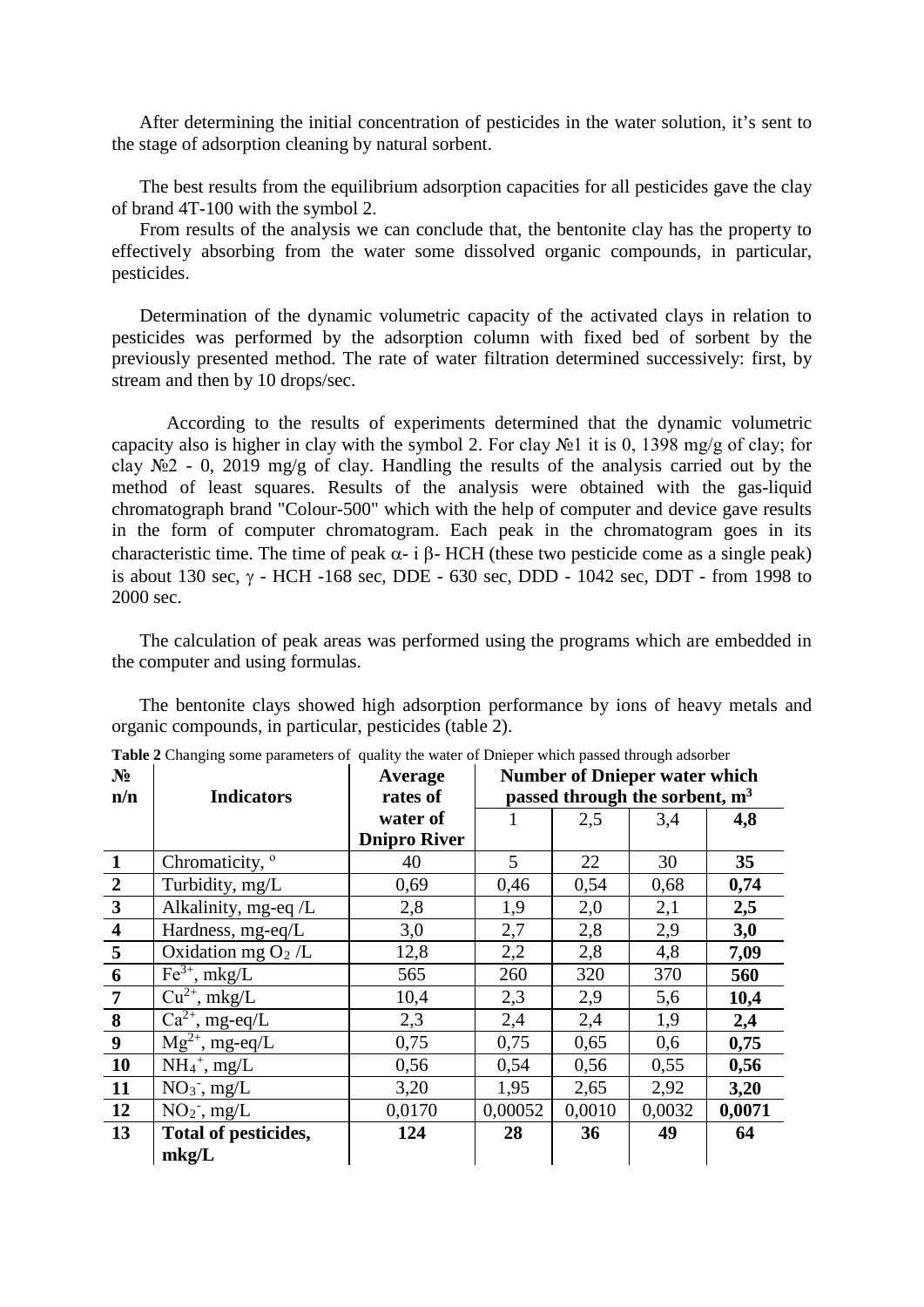On the basis of experiments it was found the reduction of such parameters: chromaticity 25-10%, oxidation 82,8-17%; content of heavy metals: iron 43,4-23,5%, copper 78,0-2,2%, zinc 52,0-1,6%; nitrates 38,5-22,7, nitrites 58,8-10%, pesticides 96,4-5,0; chlorine derivatives 100-10,1%. Comparing the initial and final values it is traced the decrease of sorption degree after passing through the sorbent, respectively 1.06 and 5, 30  $\text{m}^3$  of Dnieper water (figure 1). Natural sorbents have no influence on other indicators.

The results shows that the activated bentonite clay absorbs the macromolecular organic compounds ( such as humic and fulvic acids which reduces the adsorption capacity of the sorbent) with high speed.



**Figure 1** Dependence of changing the indicators of water of Dnieper before and after filtration from the number of transmitted water Q (m<sup>3</sup>): a) – chromaticity; b) – oxidation; c) – heavy metals; d) – pesticides.

#### **2. Results and Discussion**

Research of catalytic activity of samples of activated bentonite clays of various modifications during ozonolysis of organic compounds in water conducted by comparing the characteristics of the catalytic decomposition on different catalysts. For oxidation of organic contaminants in the summer water of river Dnieper and Ros used such catalytic mass: activated coal and the samples of clays  $N<sub>2</sub>1$ , 2, 3 and 4. The primary parameter is the change of degree of water by COD. COD analysis of water held by known methods. As the comparative inactive weight which enabled us to consider the diffusion conditions in the system  $O_3-O_2-H_2O$  (COD) been used the glass crumb with size of  $2.2 \pm 0.1$ mm in diameter that about to size of the catalytic mass of activated coal and the bentonite clays samples.

To determine the dose of ozone  $(D<sub>03</sub>)$  which is used to processing the samples of water constructed the graphical dependencies of ozone concentration inlet and outlet of the ozone generator ( $C_{\Omega}$ =f( $\tau$ ) from the time of water treatment (min) on data obtained in experiments (figures. 2–5).

These doses of ozon orrespond to changing the concentration of COD in the liquid phase.

After scaling of area values were determined the real unit costs of oxidant. The data of  $D<sub>03</sub>$  for different initial values of COD is shown in the table 3.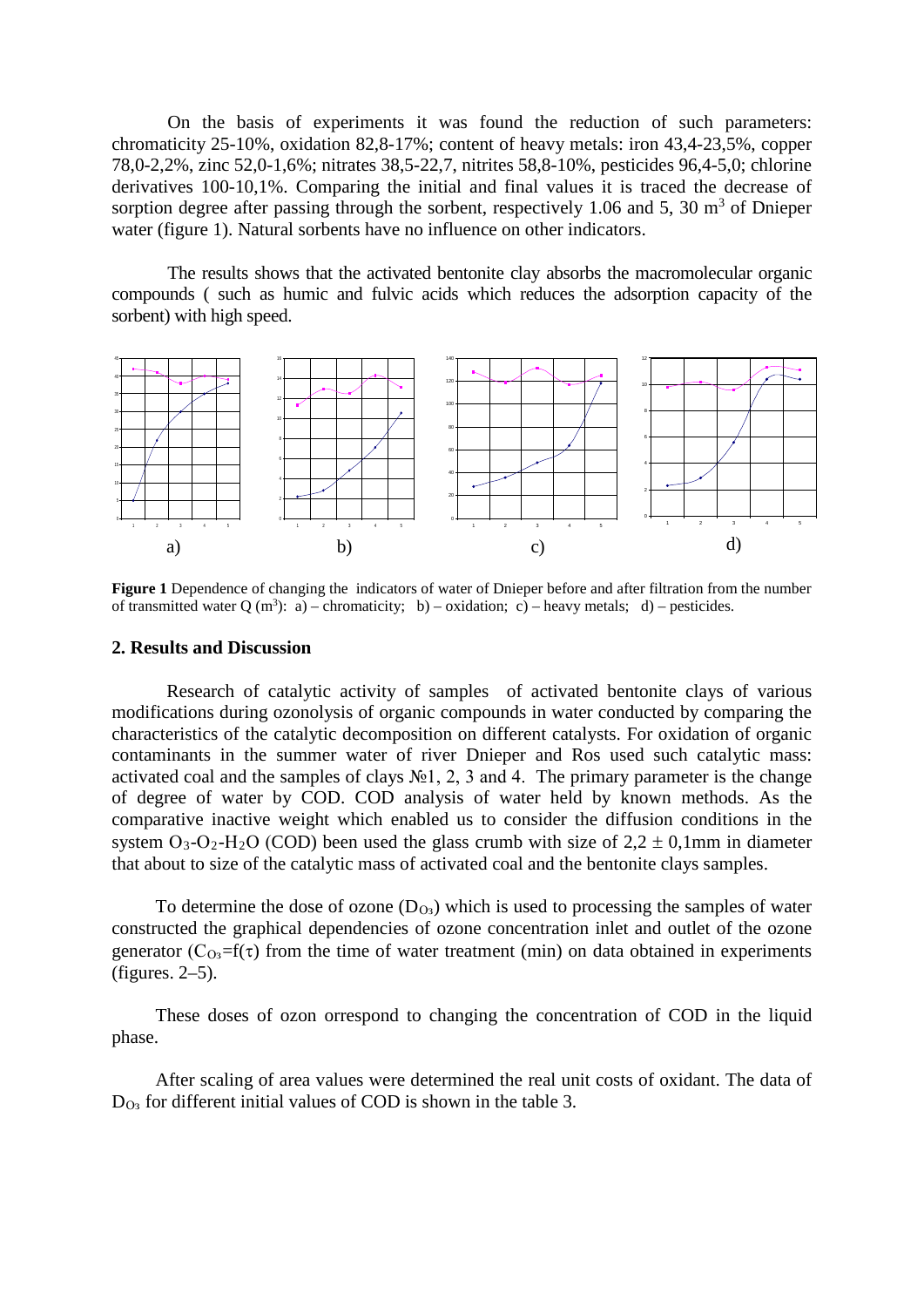|                         | <b>Catalysts</b> |            |                  |                  |                  |                 |  |
|-------------------------|------------------|------------|------------------|------------------|------------------|-----------------|--|
|                         | Glass            | Coal       | Clay             | Clay             | Clay             | <b>Clay</b>     |  |
|                         |                  |            | N <sub>0</sub> 1 | N <sub>0</sub> 2 | N <sub>2</sub> 3 | N <sub>24</sub> |  |
| The time of processing  | 40               | 12         | 15               | 15               | 40               | 30              |  |
| the water $\tau$ , min. |                  |            |                  |                  |                  |                 |  |
| % of treatment          | 50               | 100        | 91               | 84               | 71               | <b>100</b>      |  |
| $D_{0}$ , $g/L$         | 390              | <b>100</b> | 340              | <b>100</b>       | 150              | 282             |  |

**Table 3** The doses of ozone for wastewater treatment with various catalysts

Experimental data which are presented in the figures 2-5 suggest that the bentonite clay has the ability to absorb some dissolved organic contaminants rom the waste water and and accelerate the processes of oxidative degradation of organic compounds. Using the bentonite clays as a catalyst during the water ozonation makes it possible to reduce the time of processing and reduce the dose of ozone which should be spend for the full water treatment. Comparing the results of the research, it was determined that the clay №2 the best absorbs some organic impurities from the water. The time of water treatment decreased by 4 times and the cost of ozone - about 5 times.

Established that with increasing the concentration of organic compounds in the water it is necessary to increase the processing time of water. Accordingly the dose of ozon  $(D_{Q3})$ increases approximately in 2,2 times. In this case, the sample of clay №2 also shows an increased activity. The specific dose of oxidant reaches the values which are close to  $D_{\text{O}_3}$  for activated carbon. The sample of clay №4 makes it possible to reduce the COD almost to zero.

Thus, the clays  $\mathcal{N} \geq 2$  and  $\mathcal{N} \geq 4$  have greater catalytic property in the wastewater treatment from organic compounds. The catalytic mass should be composed of two layers of catalysts, the activated bentonite clay of №2 and №4 modifications to achieve the required norms of content of organic compounds.

Low cost of activated bentonite clay and their regeneration allows you to use the proposed catalytic mass to the purification of surface water.



1 - Со Оз; 2 - glass; 3 - coal; 4 clay №1; 5 - clay №2.

**Figure 2** Dependence the changing of ozone concentration from time before reactor (1) and after reactor (2-4) for various catalytic mass.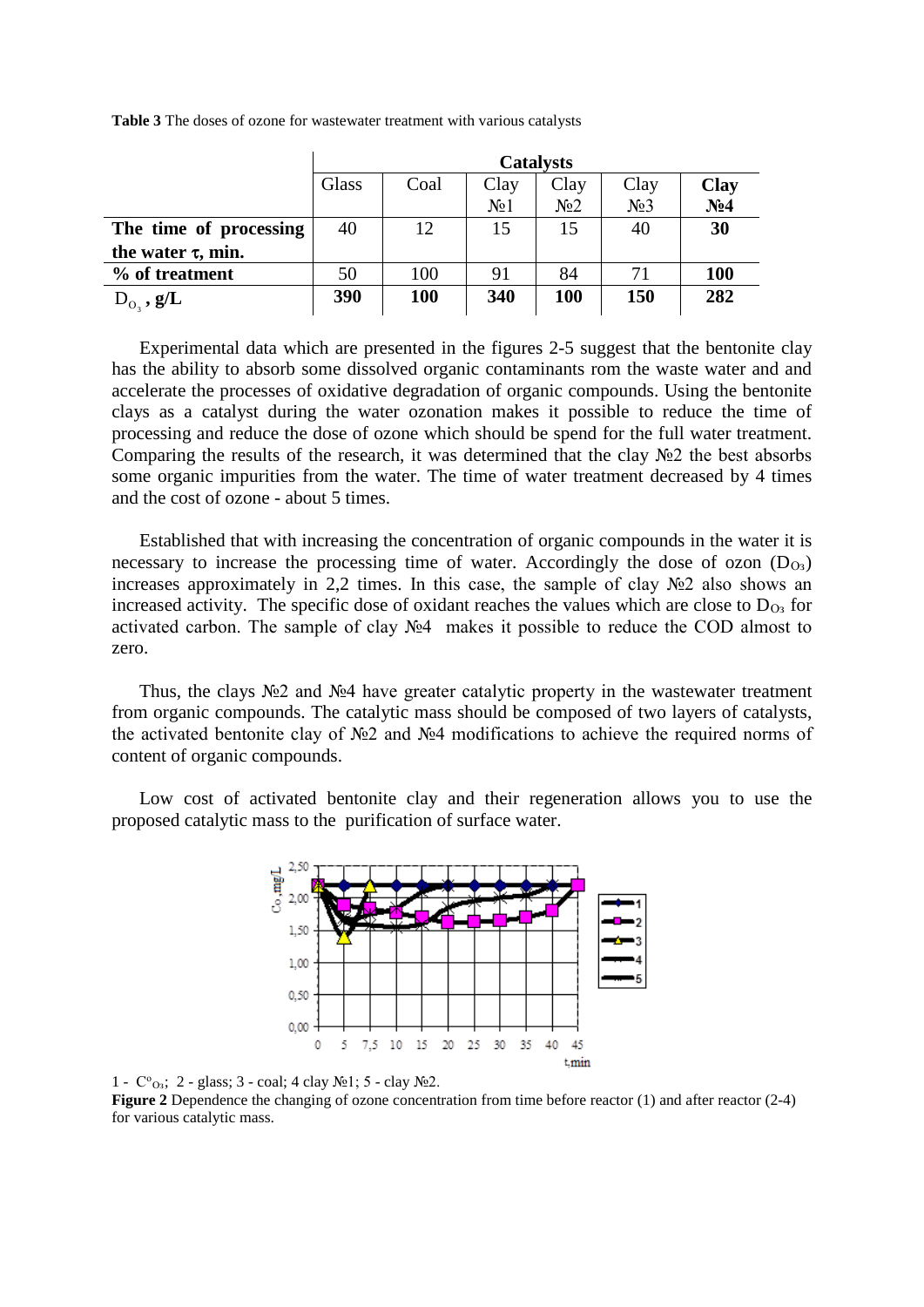

1 - glass; 2 - coal; 3 - 4 clay №1; 4 - 4 clay №2. **Figure 3** Dependence the changing of COD in the liquid phase at different catalytic masses.



1 - Со Оз; 2 - glass; 3 - coal; 4 - clay №3 and №4.

**Figure 4** Dependence the changing of ozone concentration from time before reactor (1) and after reactor (2-4) for different catalytic masses.



1 - glass; 2 - coal; 3 - clay №1; 4 - clay №2; 5 - clay №3; 6 – clay №4 **Figure 5** Dependence the changing of COD in the liquid phase at different catalytic masses

#### **Conclusions**

The activated bentonite clays are the active modified natural sorbents and they can be used both during the adsorption purification of the organic toxic contaminants and at the stage of oxidative chemical degradation of various compounds.